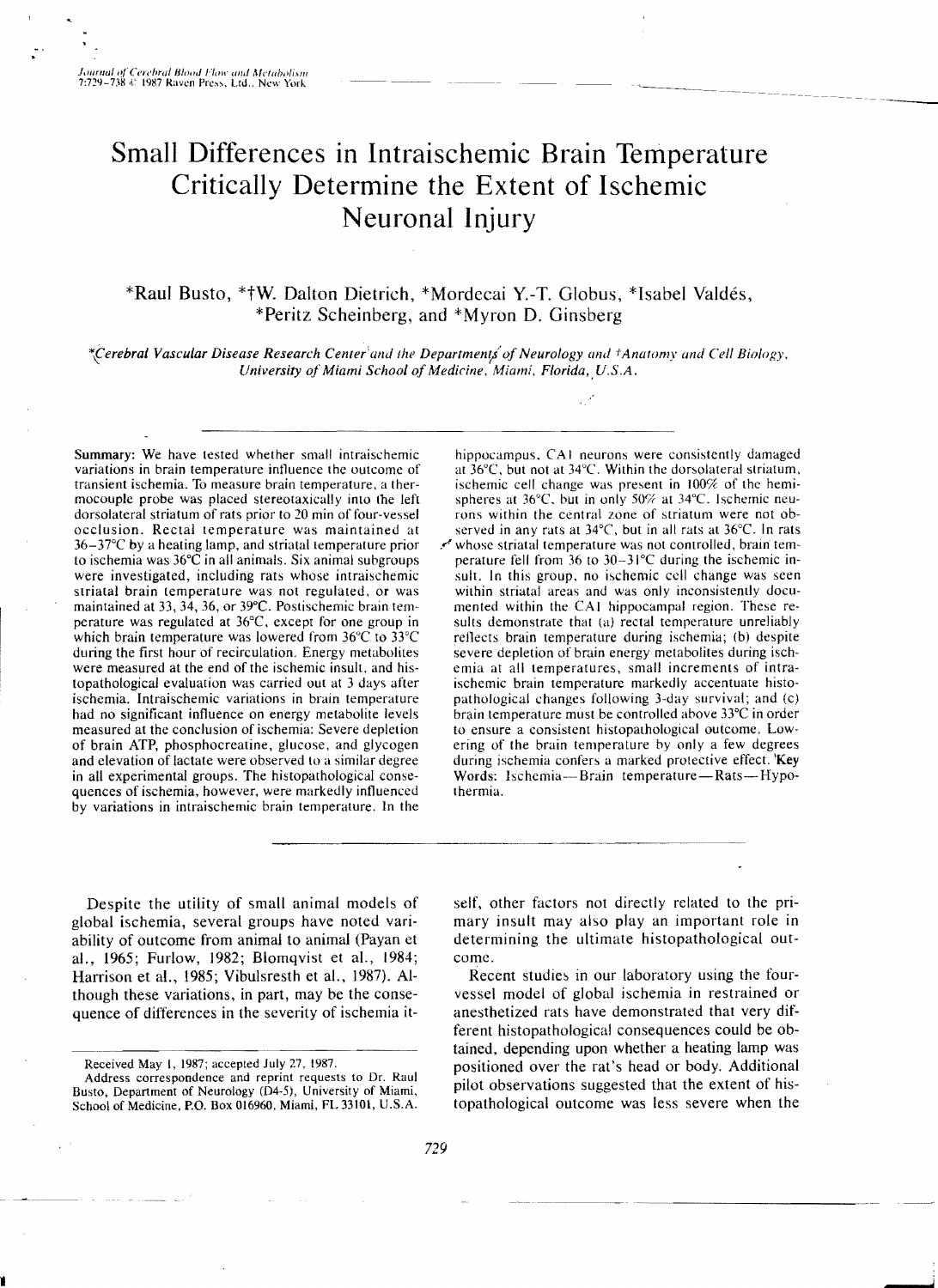calvarium was exposed (for procedures such as BEG recording) than when the scalp was intact. These histopathological variations occurred in rats whose body temperature was maintained at 36-37°C. We therefore suspected that these manipulations might have intluenced brain temperature and thereby may have altered the pathological outcome.

The beneficial effects of *moderate* degrees of systemic hypothermia have been consistently demonstrated during surgical procedures and in the postneurosurgical patient (Lougheed et a!., I*Y55;*  Little, 1959; Rosomoff, 1959; Negrin, 1961; Connolly et al., 1962; Venugopal et al., 1973). Moderate decreases of body temperature have also been shown to have a protective effect in experimental brain ischemia (Marshall et aI., 1956; Rosomoff, 1957; Kramer et aI., 1968; Michenfelder and Theye, 1970; Kopf et al., 1975; Berntman et al., 1981; Young et al., 1983). To date, however, no investigations have documented the effects of *small* differences in intraischemic brain temperature on final histopathological outcome. The present study was therefore initiated to define the consequences of small alterations of brain temperature during an ischemic insult. Metabolic studies were carried out at the end of the ischemic period to document the severity of the insult itself, and histopathological sequelae were assessed following a 3-day survival period. As sizable temperature gradients between brain and body may develop during periods of decreased cerebral blood tlow, brain temperature was monitored directly in the present study by means of an implanted intrastriatal thermocouple probe.

# MATERIALS AND METHODS

#### Animal model

Male Wistar rats, weighing between 275 and 325 g. were kept in a 12-hour light-cycle environment and had free access to both food and water. Four-vessel occlusion (Pulsinelli and Brierley, 1979) was carried out in a twostage procedure. On the first day. the two vertebral arteries were cauterized under 3% halothane anesthesia by means of a modified conical probe. Following an overnight fast, they were again anesthetized with 3% halothane and maintained on 1.5-2% halothane during operative procedures. The head was secured in a stereotaxic apparatus (David Kopt). The coordinates for the placement of the temperature probe were then marked (I mm anterior and 2.5 mm lateral to the bregma), and a small burr hole was drilled at this site. A stainless-steel guide for the thermocouple probe was then introduced into the left striatum and glued to the surface of the skull.

The thermocouple used in these studies (HYP-O, Omega Corporation) was a rapidly responding probe. Each thermocouple probe was calibrated periodically against a calibrated mercury thermometer in a water bath, as temperatures were increased in  $0.4^{\circ}$ C increments from 35°C to 38°C. In initial animal studies (four rats), an Omega model 650 thermocouple meter was employed, having a resolution of 1.0°C. In subsequent studies, a more sensitive meter (Omega model 6701') was employed, with a 0.1 °C resolution. Calibration was shown to be linear throughout the range tested. A daily I-point calibration was performed at 37°C prior to each animal studied.

The rats were removed from the stereotaxic apparatus, and both femoral arteries and one femoral vein were cannulated with PE-50 polyethylene tubing. Special care was taken not to damage the femoral nerves. Ligatures consisting of a loop of PE-IO polyethylene tubing contained within a dual-bore Silastic tubing were then gently placed around both common carotid arteries. Rats underwent endotracheal intubation with the help of a metal guide. They were immobilized with pancuronium bromide, 0.6 mg/kg intravenously, and were connected to a smail-animal respirator; additional doses of 0.2 mg/kg were administered at half-hourly intervals. Animals were placed in a prone position and the head secured with carbars and noseholder. The thermocouple needle-probe was next inserted through the previously implanted guide into the left striatum (5 mm ventral to the dura). Halothane anesthesia was then discontinued. and anesthesia was maintained with 70% nitrous oxide and 30% oxygen delivered via 'a Mucomyst-containing humidifier. Respiratory adjustments were made to maintain normal arterial blood gases. Following a 45-min waiting period, the ischemic insult was initiated. Before the ischemic insult. blood was withdrawn to adjust the preisehemic blood pressure to 90 mm Hg. Both carotid arteries were then occluded, and blood pressure was maintained at 80 mm IIg by withdrawing additional blood or by reinjecting blood (maintained at  $36-37^{\circ}$ C) during the 20-min period of carotid occlusion.

Rectal temperature was maintained at 37°C throughout all portions of the experiment by means of a rectal thermistor probe and a thermostatically regulated heating lamp placed above the body of the animal. Intrastriatal temperature was monitored in all animals and was adjusted by manipulating the height of a small high-intensity lamp placed above the head. Prior (0 the ischemic insult, intrastriatal temperature was held at 36°C. In one animal subgroup. brain temperature was allowed to fall spontaneously during the ischemic insult whereas, in the other experimental groups. brain temperature was maintained at either 33, 34, 36. or 39°C during the insult by appropriate adjustments of the heating lamp. In all of the above subgroups, brain temperature was maintained at 36°C for the first hour of the postischemic recirculation period. In one other animal subgroup, however, brain temperature was maintained at a 36°C during' the insult, but was lowered to 33°C during the first hour of recirculation by a small high-speed fan placed near the head, to test whether this early postischemic decrement of brain temperature would inlluence the final pathological outcome.

In four animals. an additional thermocouple was placed in the temporalis muscle in order to assess the nature of the relationship between brain temperature and externally monitored head temperature during and following ischemia.

#### Regional metabolic analysis

Metabolite analysis was carried out at the end of the ischemic period in rats with brain temperatures of 30.33,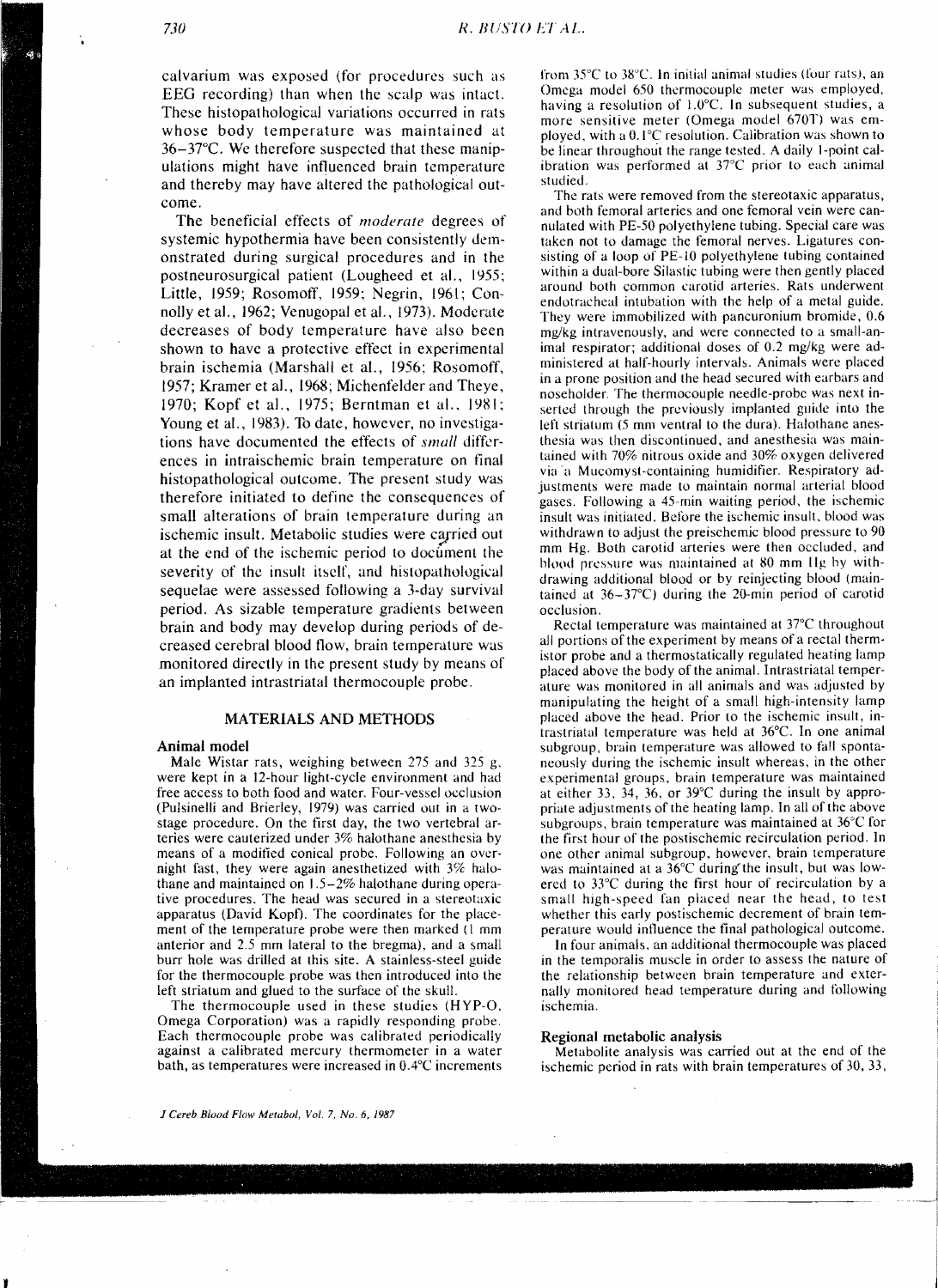and  $36^{\circ}$ C in order to determine whether variations in brain temperature during ischemia altered the severity of the ischemic insult. In these animals, the brain was frozen transcalvarially with liquid nitrogen over a 5-min interval while mechanical ventilation was continued (Pontén et al., 1973). Arterial blood pressure during the freezing process was maintained at 80 mm Hg. The frozen head was then trimmed under continuous irrigation with liquid nitrogen on a band saw to remove extracranial tissue, and coronal brain slices were stored under liquid nitrogen. For regional sampling, coronal sections were transferred to a glove-box refrigerated at  $-30^{\circ}$ C. After a 15-min temperature equilibration period, an 18gauge needle was used to punch cores of tissue orientateu perpendicularly to the plane of the section. Regions of the cerebral cortex as well as striatum were taken for analysis. Weighing was carried out to within 0.001 mg in a Cahn electrobalance contained within the glove-box. Each tissue core weighed 5-10 mg.

Tissue cores were prepared for analysis as described previously (Busto and Ginsberg, 1985). Assays for phosphocreatine (PCr), ATP. AOP, AMP. lactate. and glucose were performed by direct fluorometric techniques (Lowry and Passonneau. 1972). and pyruvate was measured by cycling (Kato and Lowry. 1973). Glycogen was measured using amylo- $\alpha$ -1.4- $\alpha$ -1.6-glucosidase (Passonneau and Lauderdale. 1974).

## Histopathological evaluation

In rats designated for histopathological examination. the ligatures were removed following 20 min of ischemia, and the shed blood, which had been maintained ai 36-37°C, was slowly reinfused. During the next hour. blood gases and mean arterial pressure were repeatedly monitored. At this time, the vascular catheters and thermocouple probe were removed and the hole in the skull filled with bone wax. The soft tissues were then reapposed over the skull and wounds closed. Animals were extubated and were given 50%  $O_2$  by mask for 2 h. At the end of this period, the animals were returned to their cage and kept in a dark, quiet environment.

Three days after the ischemic insult, rats were transcardially perfused with a mixture of formaldehyde-glacial acetic acid-methanol as previously described (Pulsinelli and Brierley, 1979). Heads were then immersed in the fixative overnight prior to brain removal. Brains were next paraffin embedded, and  $6-\mu m$  coronal sections of the forebrain were prepared and stained with hematoxylin-eosin. Microscopic sections for each animal were analyzed by an investigator (W.O.D.) who was blinded to the experimental conditions. At the coronal levels of the anterior commissure (striatum. frontal cortex) and of the dorsal hippocampus (thalamus. parietal cortex), the severity of the ischemic cell change was evaluated on a semiquantitative scale:  $0 = normal$ ;  $1 = few affected$ neurons;  $2 \approx$  many affected neurons; and  $3 \approx$  most neurons affected. In order to characterize more completely the effecl of brain temperature on the production of ischemic cell change, quantitative counting of ischemic neurons was carried out in the striatum. Separate quantita tion was carried out for the central and dorsolateral portions of the striatum. For each region, six fields (500  $\times$  $500 \mu$ m area) were selected at random. Ischemic neurons were characterized by eosinophilic cytoplasm and pyknotic nuclei.

#### RESULTS

#### Physiological variables

These are summarized in Table I. No significant differences were observed among temperature subgroups.

# Metabolite data

Profound degrees of energy metabolite depletion and energy charge decline were observed at the end of 20 min of ischemia in all subgroups studied (Table 2). Phosphocreatine, glucose, and pyruvate were significantly decreased in all groups to a similar degree, and lactate increased to  $11-12 \mu \text{mol/g}$ in all groups. The similarity of these changes among animals with intraischemic brain temperatures or 30, 33, and 36°C confirms that the severity of the ischemic insult itself was uniform among subgroups. Furthermore, no significant side-to-side differences in metabolite levels were observed in the striatum or cortex. Thus, the presence of the thermosensor probe in the striatum produced no important asymmetries in degree of ischemia. For this reason, Table 2 depicts only those changes oc-

| lntra-<br>ischemic<br>temp. | Before ischemia |               |                | During ischemia             |                |            | After ischemia |                             |                |                |                |                             |
|-----------------------------|-----------------|---------------|----------------|-----------------------------|----------------|------------|----------------|-----------------------------|----------------|----------------|----------------|-----------------------------|
|                             | $36^{\circ}$ C  | $33^{\circ}C$ | $30^{\circ}$ C | $36^{\circ}$ C <sup>a</sup> | $36^{\circ}$ C | 33°C       | $30^{\circ}$ C | $36^{\circ}$ C <sup>a</sup> | $36^{\circ}$ C | $33^{\circ}$ C | $30^{\circ}$ C | $36^{\circ}$ C <sup>a</sup> |
| Pco-                        | 39.0            | 38.3          | 41.6           | 37.5                        | 40.6           | 42.0       | 43.1           | 34.8                        | 37.9           | 39.4           | 37.5           | 40.5                        |
| (mm Hg)                     | $\pm$ 1.1       | $\pm$ 1.4     | $\pm$ 0.9      | $\pm$ 1.6                   | $\pm 2.6$      | $\pm$ 3.5  | $\pm$ 1.0      | $\pm$ 3.2                   | $\pm$ 1.4      | ± 0.9          | $\pm 0.7$      | $\pm$ 1.4                   |
| Po <sub>2</sub>             | 140.2           | 155.0         | 148.9          | 126.7                       | 131.1          | 133.7      | 139.6          | 126.5                       | 134.7          | 159.6          | 155.7          | 138.4                       |
| (mm Hg)                     | ± 18.9          | $\pm$ 13.5    | ±7.6           | ± 6.3                       | ± 10.6         | $\pm$ 11.0 | $\pm$ 8.5      | ± 8.4                       | ± 3.8          | ± 14.0         | ± 5.7          | $\pm$ 16.8                  |
| рH                          | 7.42            | 7.45          | 7.41           | 7.42                        | 7.31           | 7.34       | 7.33           | 7.36                        | 7.38           | 7.36           | 7.41           | 7.31                        |
|                             | $\pm$ 0.01      | $\pm$ 0.02    | $\pm$ 0.01     | $\pm$ 0.02                  | $\pm$ 0.03     | $\pm$ 0.04 | $\pm$ 0.01     | $\pm$ 0.01                  | $\pm 0.03$     | $\pm$ 0.01     | $\pm 0.01$     | $\pm$ 0.06                  |
| MAP                         | 120.0           | 125.0         | 119.3          | 124.0                       | $81.3^{o}$     | $80.0^{b}$ | $85.0^{b}$     | $80.0^{b}$                  | 133.8          | 135.0          | 125.0          | 110.0                       |
| (mm Hg)                     | $\pm$ 14.7      | ± 8.6         | ± 7.2          | ± 9.3                       | $\pm$ 1.3      | $\pm$ 0.0  | $\pm$ 1.1      | $\pm$ 0.0                   | ± 3.8          | ± 9.4          | ± 5.0          | ± 4.5                       |

TABLE 1. *Physiological variables* 

Mean values  $\pm$  SEM, n = 4-7 rats. MAP, mean arterial pressure.

• Brain temperature during recirculation reduced to 33°C for I h.

*b* Different from respective pre- and postischemic value, by one-way analysis of variance;  $p < 0.01$ .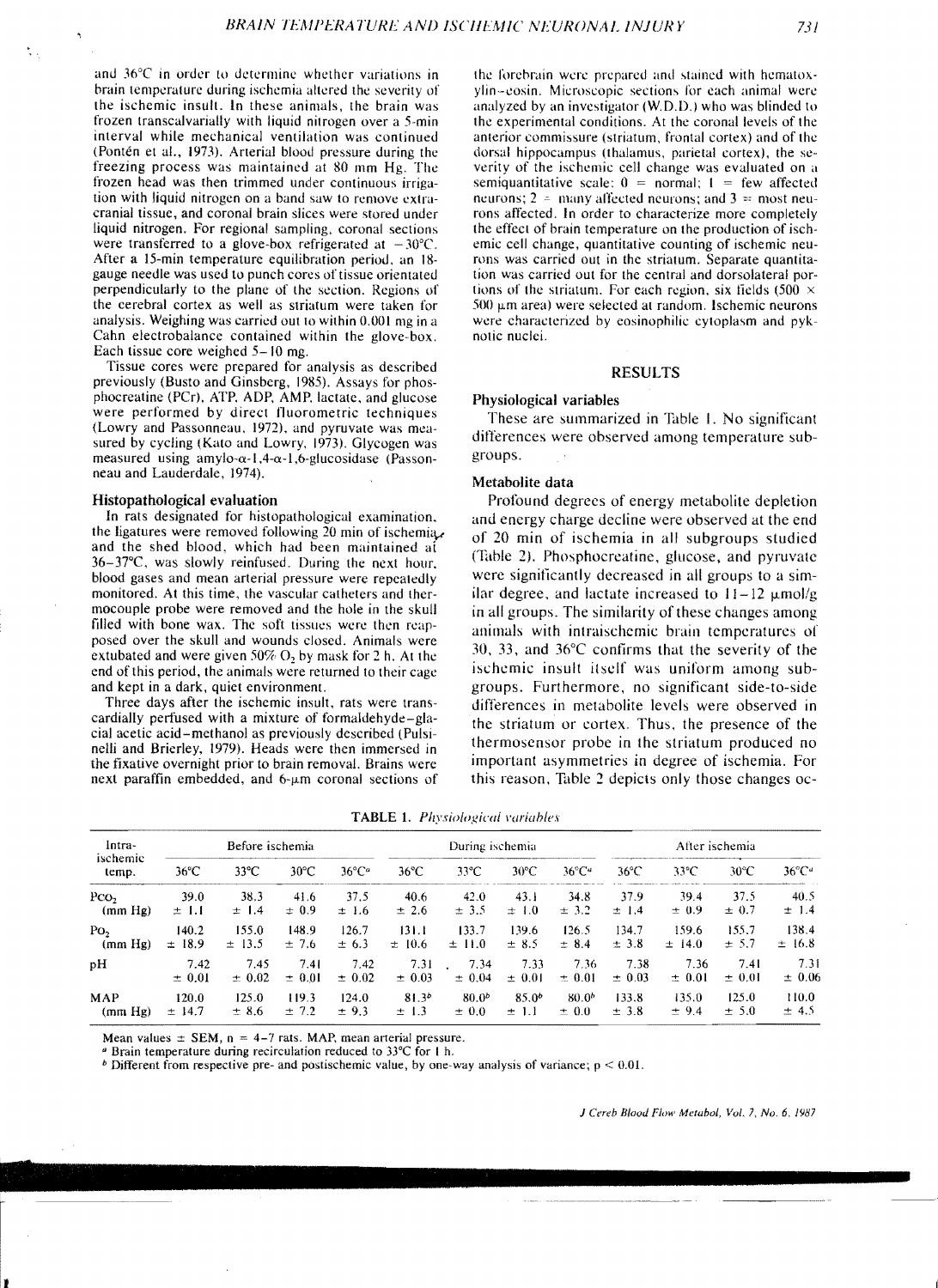|                 |            |                       | Right neocortex |                | Right striatum |                       |                |                |  |
|-----------------|------------|-----------------------|-----------------|----------------|----------------|-----------------------|----------------|----------------|--|
|                 |            | Ischemia <sup>a</sup> |                 |                |                | Ischemia <sup>a</sup> |                |                |  |
|                 | Controls   | $36^{\circ}$ C        | $33^{\circ}$ C  | $30^{\circ}$ C | Controls       | $36^{\circ}$ C        | $33^{\circ}$ C | $30^{\circ}$ C |  |
| Phosphocreatine | 5.77       | 0.03                  | 0.04            | 0.04           | 5.74           | 0.06                  | 0.02           | 0.06           |  |
|                 | ± 0.07     | $\pm 0.02$            | ± 0.03          | ± 0.04         | ± 0.14         | ± 0.06                | ± 0.02         | ± 0.05         |  |
| Creatine        | 5.21       | 11.27                 | 11.26           | 11.73          | 5.61           | 11.79                 | 12.32          | 11.99          |  |
|                 | $\pm$ 0.09 | ± 0.74                | ± 0.78          | ± 0.72         | ± 0.06         | ± 0.88                | ± 0.54         | ± 0.49         |  |
| ATP             | 2.85       | 0.03                  | 0.00            | 0.06           | 2.99           | 0.09                  | 0.03           | 0.13           |  |
|                 | ± 0.03     | $\pm$ 0.02            | ± 0.00          | ± 0.03         | ± 0.12         | ± 0.06                | ± 0.03         | ± 0.09         |  |
| $ADP^b$         | 0.24       | 0.23                  | 0,22            | 0.30           | 0.23           | 0.40                  | 0.30           | 0.38           |  |
|                 | $\pm$ 0.01 | $\pm 0.02$            | $\pm$ 0.01      | ± 0.03         | ± 0.03         | ± 0.07                | ± 0.03         | ± 0.06         |  |
| AMP             | 0.02       | 1.72                  | 1.44            | 1.20           | 0.02           | 1.74                  | 1.47           | 1.48           |  |
|                 | $\pm$ 0.01 | ± 0.28                | ± 0.24          | ± 0.19         | $\pm$ 0.01     | $\pm 0.25$            | ± 0.20         | $\pm$ 0.13     |  |
| Ad              | 3.10       | 1.99                  | 1.63            | 1.57           | 3.24           | 2.32                  | 1.81           | 2.02           |  |
|                 | ± 0.02     | ± 0.30                | ± 0.25          | ± 0.16         | ± 0.05         | $\pm 0.20$            | ± 0.19         | ± 0.13         |  |
| ECh             | 0.95       | 0.12                  | 0.07            | 0.15           | 0.96           | 0.12                  | 0.11           | 0.21           |  |
|                 | ± 0.00     | $\pm 0.02$            | ± 0.02          | $\pm 0.04$     | $\pm$ 0.01     | ± 0.02                | ± 0.03         | ± 0.06         |  |
| Glucose         | 1.30       | 0.13                  | 0.18            | 0.09           | 1.09           | 0.04                  | 0.05           | 0.13           |  |
|                 | $\pm 0.19$ | $\pm$ 0.03            | ± 0.06          | ± 0.03         | ± 0.10         | ± 0.01                | $\pm$ 0.03     | ± 0.08         |  |
| Glycogen        | 1.32       | 0.02                  | 0.07            | 0.12           | 1.29           | 0.03                  | 0.07           | 0.13           |  |
|                 | ± 0.30     | $\pm 0.02$            | ± 0.02          | ± 0.05         | ± 0.14         | ± 0.03                | ± 0.03         | ± 0.03         |  |
| Lactate         | 1.04       | 12.10                 | 11.16           | 10.80          | 1.38           | 11.89                 | 11.65          | 12.19          |  |
|                 | $\pm$ 0.11 | ± 0.74                | ± 0.25          | ± 0.30         | ± 0.09         | $\pm$ 1.27            | ± 0.38         | ± 0.05         |  |
| Pyruvate        | 0.100      | 0.033                 | 0.019           | 0.019          | 0.096          | 0.027                 | 0.013          | 0.015          |  |
|                 | ± 0.004    | ± 0.009               | ± 0.003         | $\pm 0.006$    | ± 0.006        | $\pm 0.005$           | ± 0.005        | ± 0.004        |  |

**TABLE 2.** Brain metabolites at end of 20 min of ischemia

Mean values  $\pm$  SEM,  $n = 4-6$  rats. Values are in  $\mu$ mol/g. One-way analysis of variance revealed no significant intergroup differences among the three ischemic data sets.

<sup>a</sup> Intraischemic striatal temperature.

<sup>b</sup> All ischemic values differ significantly from control by one-way analysis of variance ( $p < 0.005$ ) except for ADP.

curring on the right side of the cortex or striatum, which did not contain the temperature probe.

## Local cerebral blood flow

In order to confirm the impression gained from metabolite analysis, that the ischemic insult was severe in all temperature groups, local cerebral blood flow (ICBF) was assessed autoradiographically at the end of 20 min of ischemia in representative rats with intraischemic brain temperatures of  $30^{\circ}$ C (n = 2), 33<sup>o</sup>C (n = 1), and 36<sup>o</sup>C (n = 1). These methods have been published previously (Sakurada et al., 1978). In all cases, ICBF was virtually absent in both cerebral cortex (range  $0.01-0.03$  ml/g/min) and striatum (range  $0.02-0.04$  ml/g/min).

# Neuropathological findings

When brain temperature was allowed to drop spontaneously to  $30-31^{\circ}$ C during the ischemic insult, ischemic cell damage was only infrequently observed (Table 3). The single structure that showed a consistent degree of involvement was the subiculum (CA1a) of the hippocampus, which was damaged in three of seven rats. In contrast, the CA1 sector of the hippocampus showed no histopathological damage in this group.

When brain temperature was held at  $33^{\circ}$ C during the ischemic insult, ischemic cell change was present in the dorsolateral sector of the striatum in only one of four rats (Table 3). Ischemic damage within the hippocampus was selective to the subiculum and occurred in only one of four rats.

The major difference between the 34°C and the  $30-31^{\circ}$ C groups was the presence, in the former, of ischemic neurons within the dorsolateral segment of the striatum (Tables 3 and 4). Three of five rats demonstrated large numbers of ischemic neurons in this location. Additionally, one rat showed involvement of the CA1 sector of hippocampus while only the subiculum was affected in a second rat. Focal ischemic cell change in the thalamus was present in three of five rats.

When brain temperature had been maintained at 36°C during ischemia, striatal pallor was evident macroscopically within both the central and dorsolateral segments of the striatum. Severe histopathological damage was apparent microscopically in both the central and dorsolateral segments of this structure in all rats (Fig. 1). The results of ischemic cell counts in the striatum are shown in Table 4. Ischemic cells were also regularly observed within cortical, hippocampal, and thalamic areas. Within the hippocampus, CA1 neurons were damaged in all five rats (Table 3). When cortical damage was observed, it appeared to be restricted mostly to the superficial cortical layers. In brain regions having a high frequency of ischemic cell change, the neu-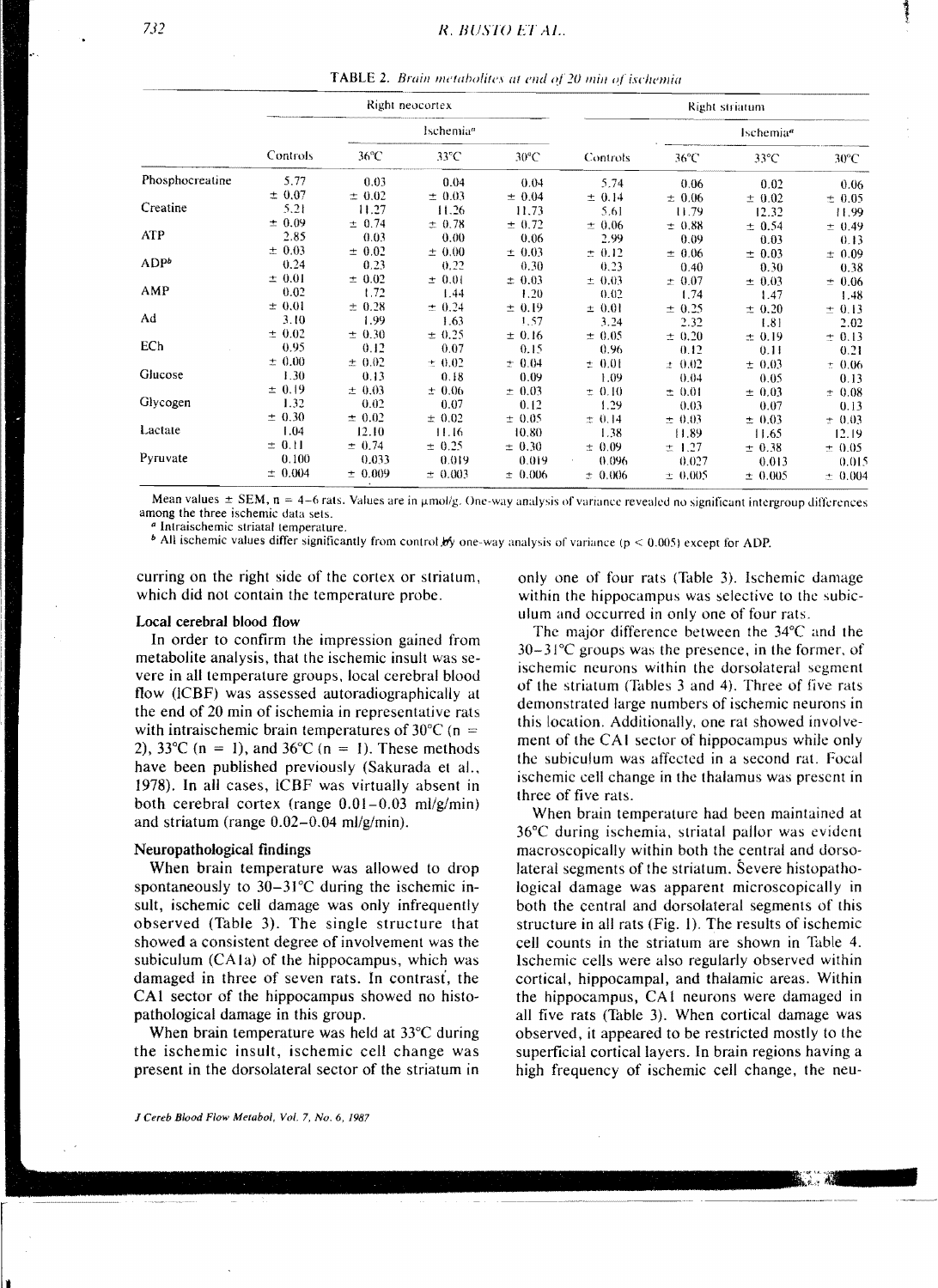|                                       |                    | $%$ Hemispheres with grade 0-3 damage <sup>a</sup> |                          |           |             |          |  |  |
|---------------------------------------|--------------------|----------------------------------------------------|--------------------------|-----------|-------------|----------|--|--|
| Experimental<br>groups <sup>b</sup>   | Grade of<br>injury | Central<br>striatum                                | Dorsolateral<br>striatum | Cortex    | Hippocampus | Thalamus |  |  |
| $36 - 30 - 36$                        | $\bf{0}$           | 100                                                | 100                      | 71        | 43          | 100      |  |  |
| $(n = 14)$                            |                    | 0                                                  | $\theta$                 | 29        | 57          | $\theta$ |  |  |
|                                       | $\overline{2}$     | $\bf{0}$                                           | 0                        | $\theta$  | $\theta$    | $\theta$ |  |  |
|                                       | 3                  | $\theta$                                           | $\theta$                 | 0         | $\theta$    | $\theta$ |  |  |
| $36 - 33 - 36$                        | 0                  | 75                                                 | 75                       | 50        | 75          | 75       |  |  |
| $(n = 8)$                             |                    | 25                                                 | $\theta$                 | 50        | 25          | $\theta$ |  |  |
|                                       | 2                  | $\bf{0}$                                           | $\theta$                 | $\bf{0}$  | $\theta$    | 25       |  |  |
|                                       | 3                  | 0                                                  | 25                       | $\theta$  | $\theta$    | $\Omega$ |  |  |
| $36 - 34 - 36$                        | $\theta$           | 100                                                | 50                       | 60        | 60          | 40       |  |  |
| $(n = 10)$                            |                    | 0                                                  | 10                       | 40        | 20          | 20       |  |  |
|                                       |                    | $\theta$                                           | 10                       | $\bf{0}$  | $\bf{0}$    | 40       |  |  |
|                                       |                    | 0                                                  | 30                       | $\theta$  | 20          | $\theta$ |  |  |
| $36 - 36 - 36$                        | 0                  | 0                                                  | $\theta$                 | 20        | $^{\circ}$  | 20       |  |  |
| $(n = 10)$                            |                    | $\theta$                                           | 0                        | 40        | $\theta$    | 20       |  |  |
|                                       | <b>C</b>           | $\theta$                                           | $\theta$                 | $\theta$  | 20          | 20       |  |  |
|                                       | 3                  | 100                                                | 100                      | 40        | 80          | 40       |  |  |
| $36 - 39 - 36$                        | 0                  | $\theta$                                           | $\theta$                 | $\theta$  | $\theta$    | $\bf{0}$ |  |  |
| $(n = 4)$                             |                    | $\bf{0}$                                           | $\theta$                 | $\theta$  | 0           | 50       |  |  |
|                                       | $\overline{c}$     | $\bf{0}$                                           | $\theta$                 | 100       | $\theta$    | $\theta$ |  |  |
|                                       | 3                  | 100                                                | 100                      | $\theta$  | 100         | 50       |  |  |
| $36 - 36 - 33$                        | 0                  | 50                                                 | 21                       | 29        | 21          | 43       |  |  |
| $(n = 14)$                            |                    | 7                                                  | 7                        | 57        | 7           | 57       |  |  |
|                                       |                    | $\theta$                                           | $\theta$                 | 4         | $\theta$    | 0        |  |  |
|                                       | $\frac{2}{3}$      | 43                                                 | 72                       | $\theta$  | 72          | $\theta$ |  |  |
| Statistical significance <sup>c</sup> |                    | ✔                                                  |                          |           |             |          |  |  |
| $H' =$                                |                    | 32.58                                              | 18.53                    | 10.32     | 20.72       | 12.34    |  |  |
| p <                                   |                    | 0.001                                              | 0.01                     | <b>NS</b> | 0.001       | 0.05     |  |  |

**TABLE 3.** Histopathological assessment of ischemic damage

<sup>a</sup> Ischemic injury grade;  $0 =$  no injured neurons,  $1 =$  few affected neurons,  $2 =$  many affected neurons, and  $3 =$  all neurons affected. <sup>b</sup> The three sets of numbers for each experimental group refer to brain temperature in °C, preceding, during, and in the 1-h period following the ischemic insult, respectively; n's refer to hemispheres.

<sup>c</sup> Kruskal-Wallis one-way analysis of variance by ranks, based upon bihemispheral average ischemia grades for each animal.

ropil appeared intact although microglia were occasionally seen. Frank necrosis of neuropil with glial proliferation and severe macrophage infiltration was not encountered.

In brains held at 39°C during ischemia, striatal pallor was again very striking in all specimens. Involvement of the central and dorsolateral segments of the striatum was readily apparent (Table 3 and Fig. 1). Parenchymal vacuoles were present in the most dorsolateral segment of the striatum. Severe damage of the superficial cortical layers was also observed in this group. Focal thalamic damage was present in four of five rats, which again consisted of ischemic cell change. Unique to this animal group was the difficulty in obtaining 3-day animal survival to permit histopathological examination; these animals were therefore perfusion fixed 24 h following the ischemic insult.

# Relationship between brain and head temperature

Figure 2 displays intrastriatal, temporalis muscle, and rectal temperatures of rats subjected to reversible cerebral ischemia. In each case, the scalp had been reflected to permit insertion of the striatal thermistor, and no effort was made to regulate brain temperature during ischemia. Intrastriatal temperature in each instance fell to 30°C at the end of the ischemic insult. In Fig. 2A, in the absence of a heating lamp on the head, brain temperature rose to  $34-35$ °C during recirculation while, in Fig. 2B, external warming of the head raised brain tempera-

TABLE 4. Ischemic cell counts within striatum<sup>a</sup>

| Experimental<br>group <sup>b</sup> | Central<br>striatum <sup>e</sup> | Dorsolateral<br>striatum <sup><math>c</math></sup> |  |  |
|------------------------------------|----------------------------------|----------------------------------------------------|--|--|
| $36 - 30 - 36$                     | $0***$                           | $0**$                                              |  |  |
| $36 - 33 - 36$                     | $0**$                            | $12.5 \pm 12.5$ **                                 |  |  |
| $36 - 34 - 36$                     | $0**$                            | $11.6 \pm 8.0**$                                   |  |  |
| $36 - 36 - 36$                     | $54.5 \pm 4.8$                   | 56.8 $\pm$ 4.0                                     |  |  |
| $36 - 39 - 36$                     | $73.0 \pm 7.0$                   | $71.0 \pm 5.0$                                     |  |  |
| $36 - 36 - 33$                     | $23.6 \pm 10.7^*$                | $39.7 \pm 8.0$                                     |  |  |
|                                    |                                  |                                                    |  |  |

<sup>a</sup> Numbers per 500  $\times$  500  $\mu$ m high-power field. Values given as means  $\pm$  SEM.

<sup>b</sup> Temperature designations as described in Table 3.

 $\epsilon$  Significantly different from 36-36-36 temperature group, by one-way analysis of variance; \*( $p < 0.05$ ) and \*\*( $p < 0.01$ ).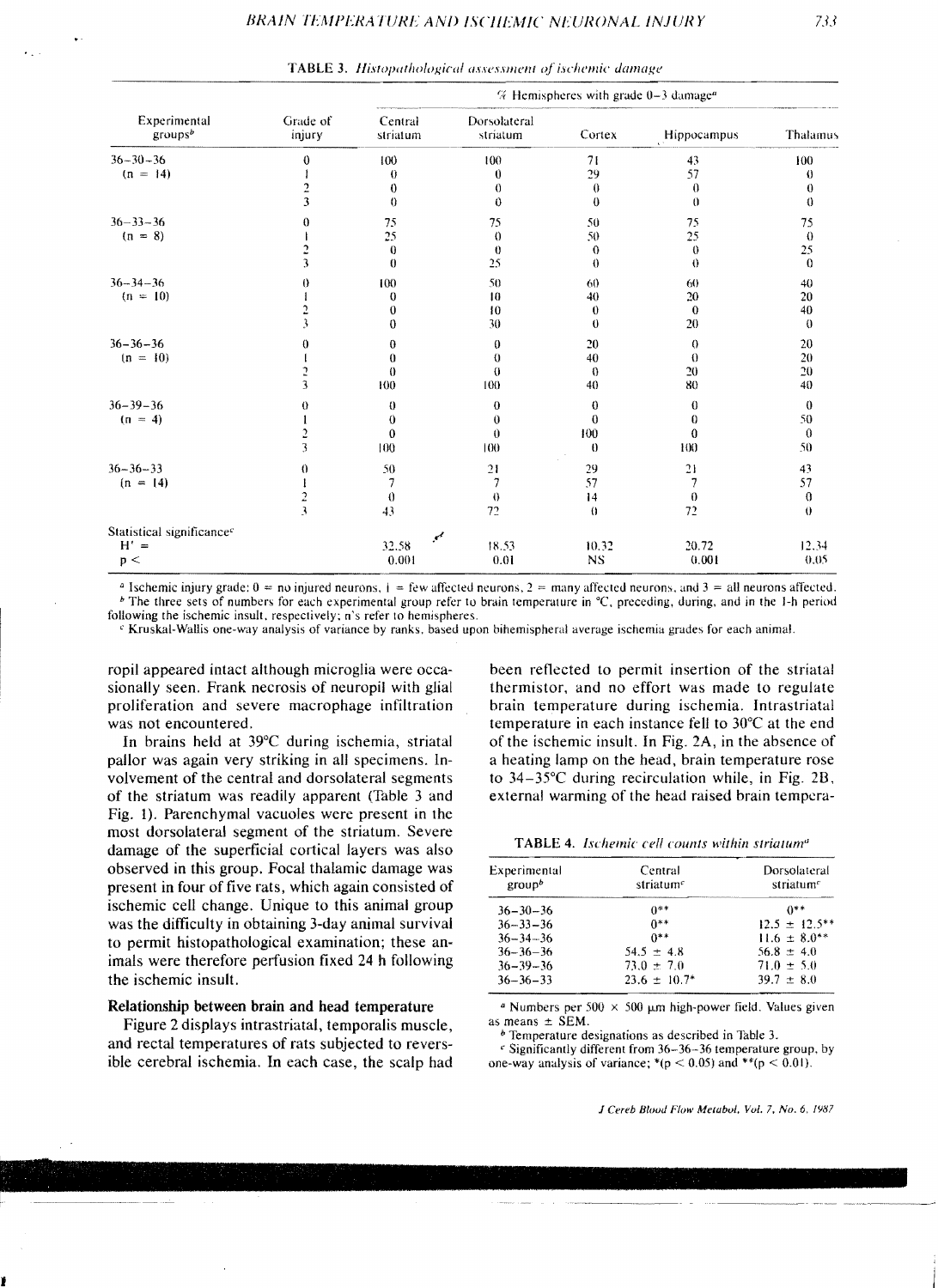

FIG. 1. Paraffin-embedded sections stained with hematoxylin-eosin demonstrating histopathological characteristics of dorsolateral striatum (×800). (In the following, the number sequences refer to striatal temperature, in °C, before, during, and following ischemia. See text for details.) A: 36-30-36: normal appearing brain parenchyma. B: 36-33-36: two ischemic neurons (arrowheads) are present in this histological field. C: 36-36-36: many ischemic neurons (arrowheads) are scattered among normalappearing neurons. D: 36-39-36: the majority of neurons in this field are ischemic. Note the low frequency of normal neurons (arrows). A well-perfused blood vessel (\*) within preserved neuropil is seen.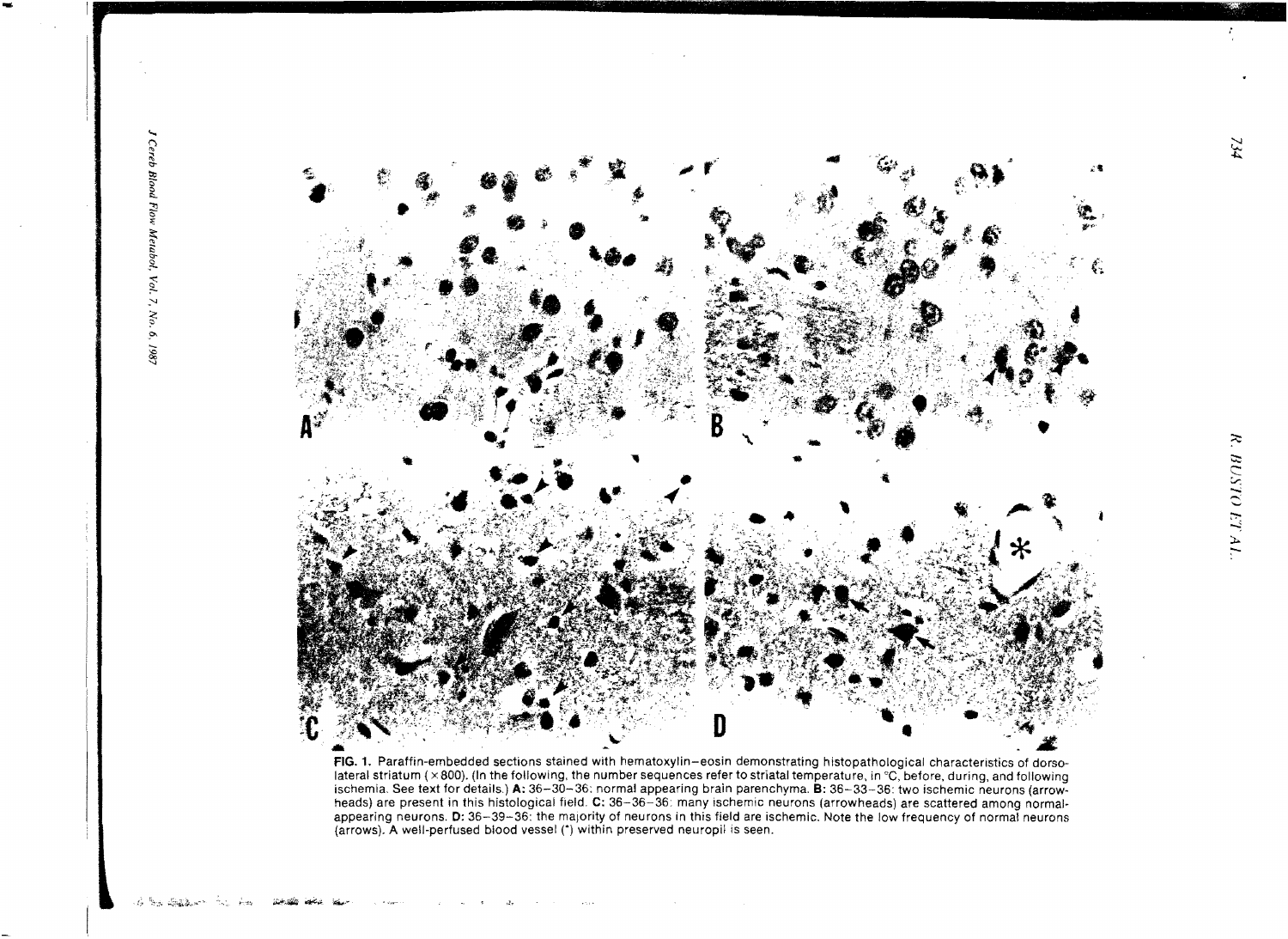

FIG. 2. Comparison of striatal. temporalis muscle, and rectal temperatures in two rats with exposed calvaria subjected to ischemia and postischemic recirculation. A: No effort was made to regulate brain temperature during ischemia or recirculation. Striatal temperature declined to 30°C during ischemia and rose to 34-35°C during recirculation. B: Brain temperature was allowed to decline spontaneously during ischemia, but was controlled at 36-37°C during the recirculation period by a warming lamp placed near the head.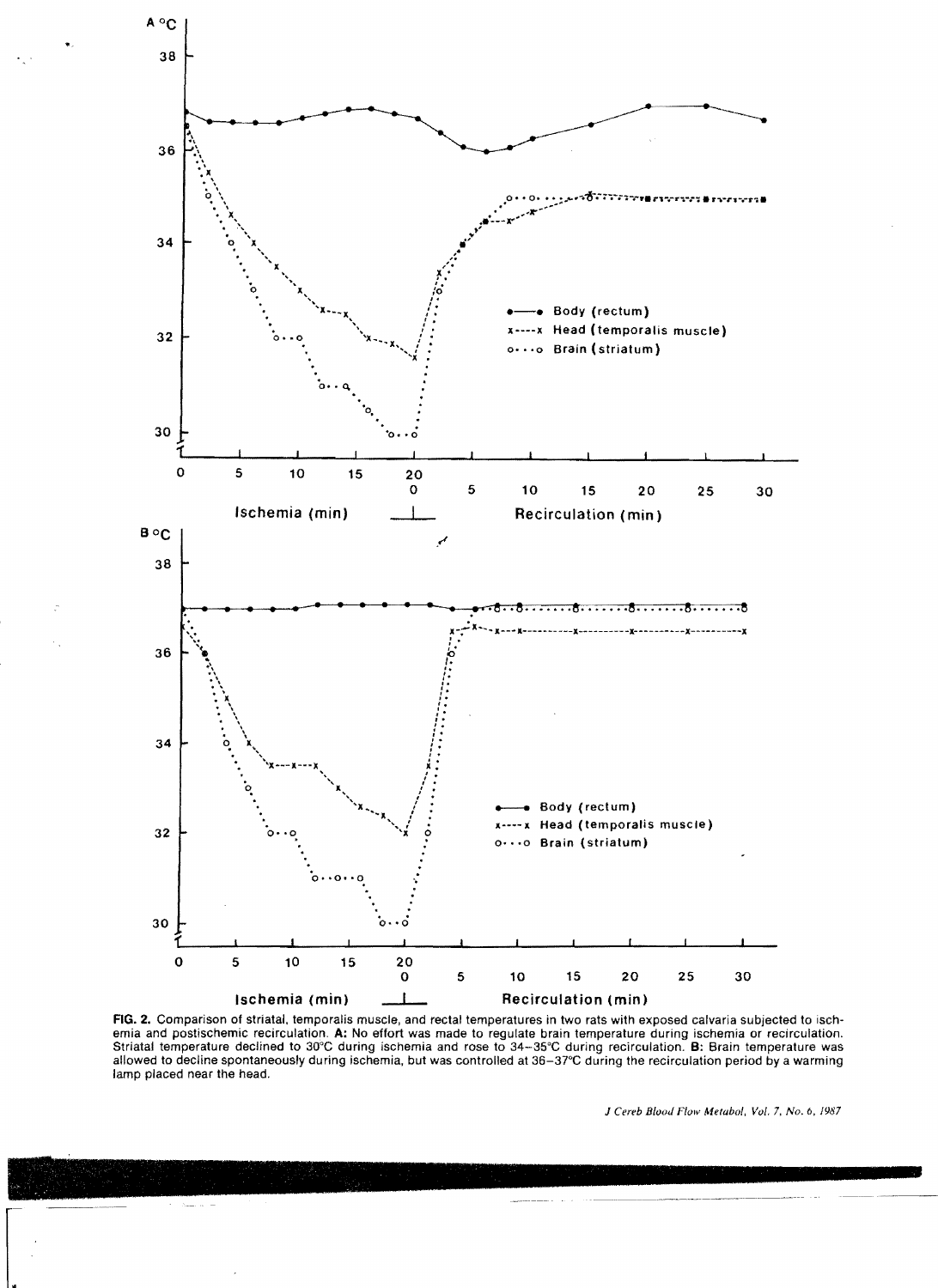ture to 36-37°C. Externally monitored head (temporalis muscle) temperature closely reflected brain temperature prior to ischemia and during recirculation, while during ischemia head temperature typically remained  $1-2$ °C above brain temperature. A close linear relationship was apparent (Fig. 3):

temporalis temp. ( $^{\circ}$ C) = 0.703 x striatal temp. ( $^{\circ}$ C) + 10.58 correlation coefficient  $r = 0.9998$  ( $p < 0.001$ )

Thus, external monitoring of head temperature can provide a reliable indirect estimate of brain temperature in the course of an ischemic insult.

# DISCUSSION

**In** this study, we modified the four-vessel model of global forebrain ischemia in the rat to allow for brain temperature monitoring via an implanted thermosensor probe; rats were anesthetized and intubated to permit respiratory regulation during ischemia and chronic survival. Histopathological damage produced by the temperature probe proved to be well demarcated and restricted to the probe track; this damage did not impede the assessment of pathological outcome. .

A marked depletion of forebrain energy metabolites and moderate elevations of tissue lactate were observed in all animal subgroups following a 20-min period of global ischemia, and local blood flow was almost abolished in forebrain structures when studied in representative rats. The general uniformity of metabolite findings among rats with varying intraischemic brain temperatures attests to the uniform severity of the ischemic insult itself across these animal subgroups.

A salient finding of this study is the marked accentuation of ischemic neuronal damage produced by relatively modest (2°C) increments in brain temperature during the ischemic insult. These alterations of pathological outcome were most noticeable between 34 and 36°C. Within the hippocampus, 60% of the hemispheres demonstrated no ischemic damage to CAL neurons at 34°C whereas all hemispheres demonstrated damage at the 36°C. Striatal neurons also appeared very sensitive to small alterations of intraischemic temperature: the central zone of striatum exhibited no ischemic cell change at 34°C, whereas this region was damaged in all rats at 36°C. Pathological consequences within cortical and thalamic brain regions were less highly correlated with intraischemic variations of brain temperature. These structures continued to demonstrate variable pathological changes although there was a trend toward increased frequency of ischemic cell injury with increasing temperature.

The present results demonstrate that measurements of *hody* temperature do not accurately reflect *brain* temperature during an ischemic insult. A large temperature gradient was found to exist between the body and brain during a severe ischemie insult, and this gradient could be easily manipulated by cooling or warming of the head. In rats in whom no effort was made to regulate brain temperature during ischemia, brain temperature was shown to fall below 33°C while body temperature was being maintained at 36-37°C. In the vast majority of previous studies of experimental cerebral hypoxia and ischemia in which hypothermia was employed, only body temperature was monitored and regulated (Marshall et ai., 1956; Boyd and Connolly, 1961; Kramer et ai., 1968; Michenfelder and Theye, 1970; Hagerdal et aI., 1978; Young et aI., 1983). Extrapolating from the results of the present study, one would predict considerable variability in brain temperature during such insults. Numerous factors might be expected to intluence brain temperature during experimental investigations, including exposure of the cranial vault for brain freezing or EEG recording, positioning of heating lamps in relation to the head, ambient room temperature, species variation, and possihly other factors. Our results indicate that monitoring of temporalis muscle temperature during a cerebral ischemic insult can provide a sensitive indication of brain temperature (Fig. 3).

Previous explanations for the beneficial effects of hypothermia on brain injury have included reduced tissue oxygen consumption, increased arterial oxygen content and depressed metabolic acidosis (Fleming, 1954; Deterling et aI., 1955; Rosomoff and Holaday, 1954: Hagerdal et aI., 1975). Berntman and colleagues (1981) demonstrated that small decreases in body temperature can minimize brain energy failure during an hypoxic-ischemic insult. In the present study, the degree of high-energy phosphate depletion and lactate accumulation at the end of the ischemic insult did not correlate with brain temperature variations. Thus, there were no differences in ischemic severity among the experimental groups to account for the observed differences in histopathological outcome. Nevertheless, intraischemic changes in brain temperature must have influenced subsequent brain function. Among the consequences of cerebral ischemia which are known to be temperature sensitive, include ion homeostasis, calcium influx into neuronal structures, degradation of membrane lipids, and permeability of the blood-brain barrier (Norwood and Norwood, 1982; Krantis, 1983; Rossi and Britt, 1984; Lantos et ai., 1986).

شهوق

•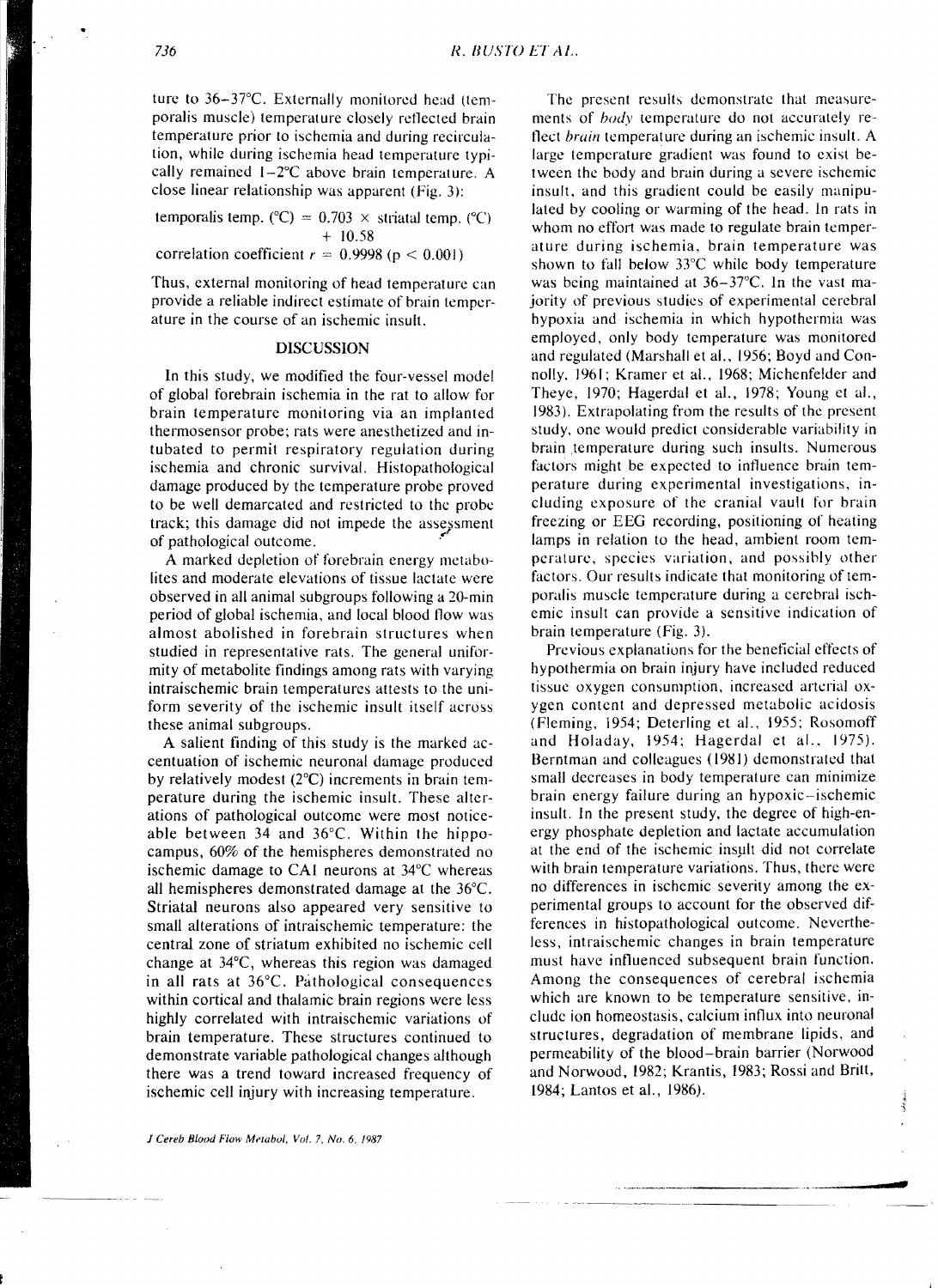مر



FIG. 3. Correlation between brain (striatal) temperature and head (temporalis muscle) temperature monitored in four rats during ischemia and recirculation. Experimental conditions are as described in Fig. 2B. CON, control period; 101, 10 min ischemia; 201, 20 min ischemia; and 30 R, 30 min recirculation. Error bars denote standard deviations. The line represents least-squares fit (see text for equation). Correlation coefficient  $r = 0.9998$ .

Excitatory neurotransmission has been implicated in the pathophysiology of brain damage within hippocampal and striatal areas following ischemia, hypoglycemia, and epilepsy (Jorgensen and Diemer, 1982; Simon et al., 1984; Schwarcz and Meldrum, 1985; Onodera et al., 1986; Rothman and Olney, 1986). Dopamine has been recently found to be an important determinant of ischemic injury within the striatum (Globus et al., 1987*a* and  $(b)$ . It is therefore particularly pertinent that these same brain regions were found to be extremely sensitive to relatively small variations in intraischemic brain temperature. Decreases in temperature are known to inhibit the biosynthesis, release, and uptake of various neurotransmitters (Vanhoutte et al., 1981; Boels et al., 1985; Haikala et al., 1986; Okuda et al., 1986). Small decreases in brain temperature may therefore alter neurotransmitter or receptor function and, through such a mechanism, affect the outcome of an ischemic insult.

In animals whose intraischemic brain temperature was maintained at normothermic (36-37°C) levels, lowering of *postischemic* temperature was shown to have a significant beneficial effect on outcome. Mechanisms accounting for this beneficial effect are not clear. Nonetheless, our results suggest that modest reductions of brain temperature during the early recirculation period may be a potentially helpful procedure in limiting the histopathological consequences of a cerebral ischemic insult.

In summary, our results demonstrate that modest differences in ischemic brain temperature are an important factor influencing the genesis of ischemic cell change following periods of transient global ischemia. In experiments in which brain temperature is not monitored, there is a potential for a variable brain temperature response during ischemia. which would be expected to result in variable histopathological consequences. The detrimental effects associated with prolonged body hypothermia have been previously discussed (Michenfelder and Milde, 1977; Steen et al., 1979). The present findings are therefore of clinical importance in that the beneficial effects of hypothermia were seen without lowering overall body temperature. Studies designed to determine the mechanism(s) by which small intraischemic variations in brain temperature exert their effects on final histopathological outcome should contribute to our understanding of the pathophysiology of neuronal injury.

Acknowledgment: This work was supported by USPHS grants NS 05820 and NS 22603. W.D.D. is an Established Investigator of the American Heart Association. M.D.G. is the recipient of a Jacob Javits Neuroscience Investigator Award. We wish to thank June Thomas and Elena Martinez for technical assistance, and Helen Valkowitz for typing.

## **REFERENCES**

- Berntman L, Welsh FA, Harp JR (1981) Cerebral protective effect of low-grade hypothermia. Anesthesiology 55:495-498
- Blomqvist P, Mabe H, Ingvar M, Siesjö BK (1984) Models for studying long-term recovery following forebrain ischemia in the rat. 1. Circulatory and functional effects of 4-vessel occlusion. Acta Neurol Scand 69:376-384
- Boels PJ, Verbeuren TJ, Vanhoutte PM (1985) Moderate cooling depresses the accumulation and the release of newly synthesized catecholamines in isolated canine saphenous veins. Experientia 41:1374-1377
- Boyd RS. Connolly JE (1961) Tolerance of anoxia of the dog's brain at various temperatures. Surg Forum 12:408-410
- Busto R, Ginsberg MD (1985) Graded focal cerebral ischemia in the rat by unilateral carotid occlusion and elevated intracranial pressure: hemodynamic and biochemical characterization. Stroke 16:466-476
- Connolly JE, Boyd RJ, Calvin JW (1962) The protective effect of hypothermia in cerebral ischemia: experimental and clinical applications by selective brain cooling in the human. Surgery 52:15-24
- Deterling RA, Nelson E, Bhonslau S, Howland L (1955) Study of basic physiologic changes associated with hypothermia. Arch Surg 70:87-94
- Fleming R (1954) Acid-base balance of the blood in dogs at reduced temperature. Arch Surg 68:145-152
- Furlow TW (1982) Cerebral ischemia produced by four-vessel occlusion in the rat: a quantitative evaluation of cerebral blood flow. Stroke 852-855
- Globus MY-T, Ginsberg MD, Harik SI, Busto R, Dietrich WD (1987a) Role of dopamine in ischemic striatal injury: metabolic evidence. Neurology (in press)
- Globus MY-T, Ginsberg MD, Dietrich WD, Busto R, Scheinberg